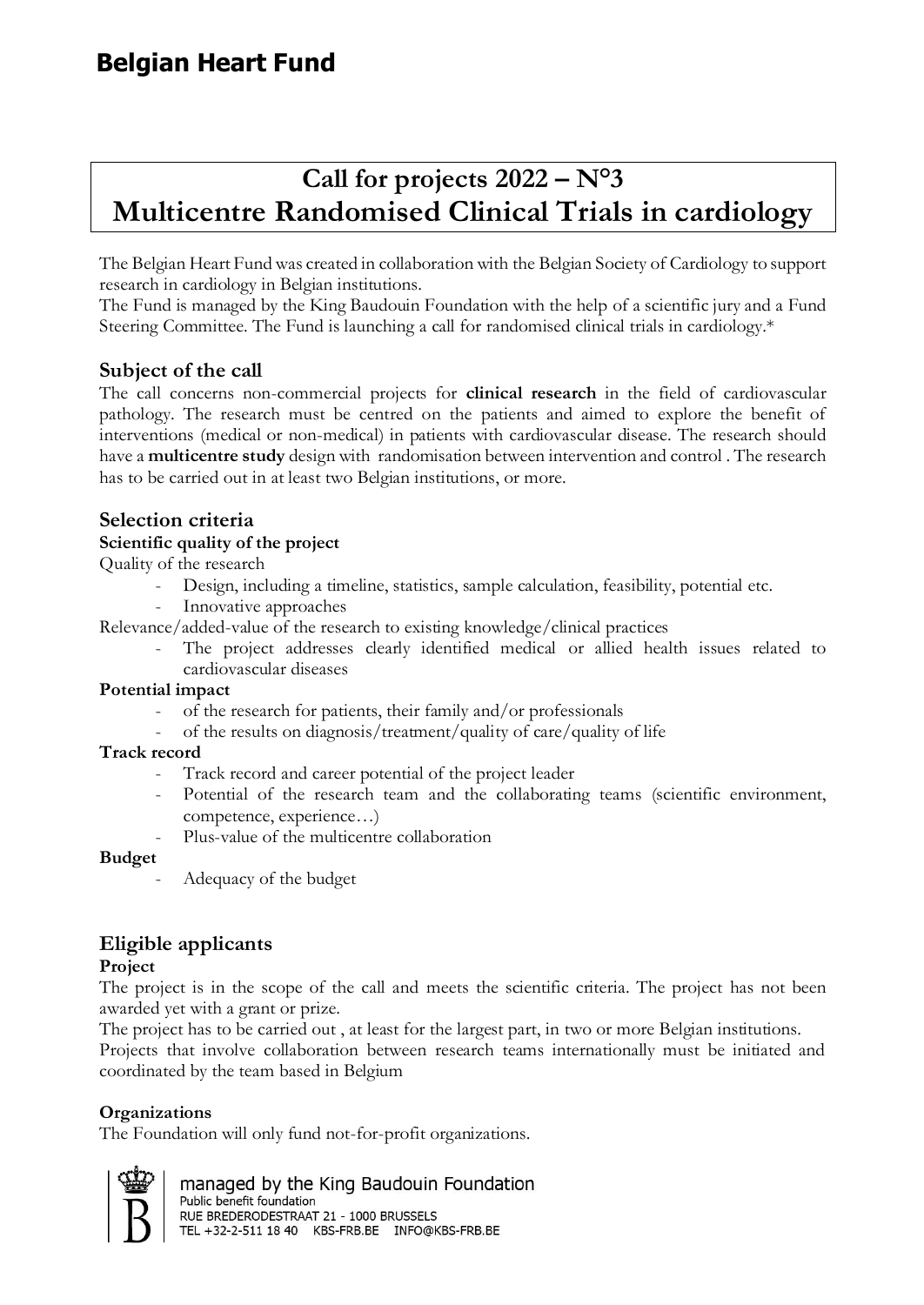# **Belgian Heart Fund**

## **Project leader**

The call is open to researchers employed for more than 2 years in an academic centre, a university hospital or a non-university hospital in Belgium. The applicant should be the principle investigator of the project .

#### **Grant**

- An amount of max.  $\epsilon$  75,000 is available to support 1 high level project, covering a period of max. 3 years
- No overhead can be deducted from this grant. The entire amount of the grant must go to the researcher and the collaborating teams.
- The support can be used for all costs related to the project.

### **Procedure**

If you are interested, please submit **an online application** via the website of the King Baudouin Foundation www.kbs-frb.be. Applications should be submitted **in English** by 11 October 2022 at midnight at the latest. Candidates will receive an acknowledgement of receipt.

## **Selection**

Applications will be submitted to an independent scientific jury. The jury will assess the projects and will draw up recommendations for the General Steering Committee of the Fund which will make the final decision. The decision will be published in January 2023. The grant will be officially awarded at the annual congress of the Belgian Society of Cardiology planned in February 2023.

## **Contact**

- For technical assistance during the application process: Contact centre – Tel +32-(0)2 500 45 55 –  $\frac{\text{proj}(a \text{kbs-frb.be})}{\text{proj}(a \text{kbs-frb.be})}$
- For information regarding the call: Annemie T'Seyen – Tel +32-(0)2-549 03 03 – [tseyen.a@kbs-frb.be](mailto:tseyen.a@kbs-frb.be)

#### **\* Interested in support for research projects in other domains of cardiology? Have also a look at the other ongoing calls:**

N° 1. Call for basic research in cardiology, launched by the Belgian Heart Fund

N° 2. Call for clinical research, launched by the Belgian Heart Fund

A new call for research in cardio-oncology will be launched in 2023 by the Fund for research in cardiooncology, managed by the King Baudouin Foundation

Information on all these ongoing calls is available on the websites of the King Baudouin Foundation and of the Belgian Society of Cardiology.

**Please note that one same project can only be introduced once, parallel introduction of the same project in different calls is not allowed. On the other hand, a candidate or team can submit different projects for different calls.**

**With thanks to the Belgian Society of Cardiology and their sponsors, including the BHF donors, for their valued support.**